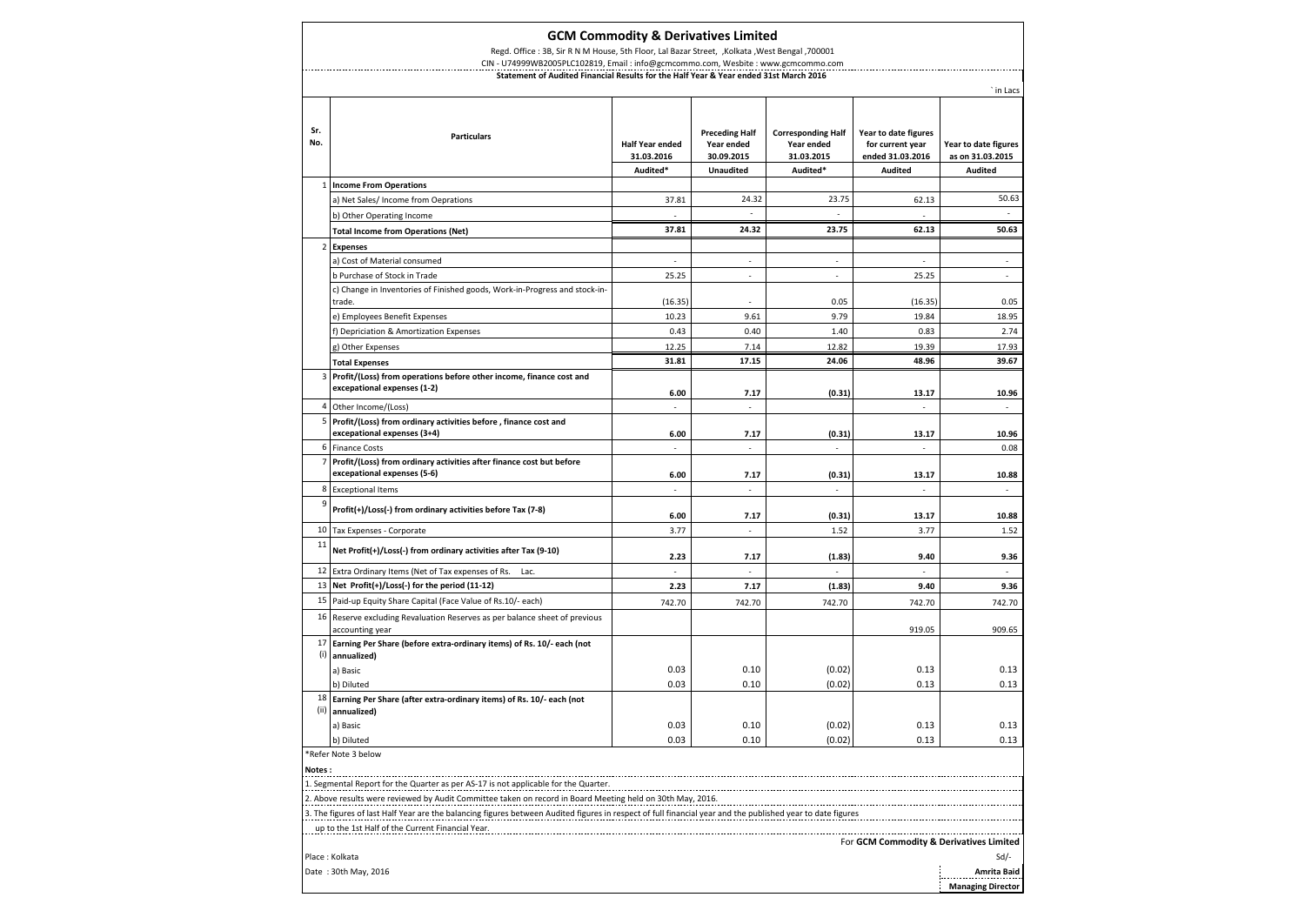|   | <b>GCM Commodity &amp; Derivatives Limited</b> |                        |                 |  |  |  |
|---|------------------------------------------------|------------------------|-----------------|--|--|--|
|   | <b>Statement of Assets &amp; Liabilities</b>   |                        |                 |  |  |  |
|   |                                                |                        | Rs. in Lacs     |  |  |  |
|   |                                                | For the Year Ended     |                 |  |  |  |
|   | <b>Particulars</b>                             | <b>31st March 2016</b> | 31st March 2015 |  |  |  |
|   |                                                | Audited                | Audited         |  |  |  |
| А | <b>EQUITY &amp; LIABILITIES</b>                |                        |                 |  |  |  |
|   | 1 Shareholders' Fund                           |                        |                 |  |  |  |
|   | (a) Share Capital                              | 742.70                 | 742.70          |  |  |  |
|   | (b) Reserves and Surplus                       | 919.05                 | 909.65          |  |  |  |
|   | (c) Money Received against Share Warrants      |                        |                 |  |  |  |
|   | <b>Sub-Total - Share Holders Fund</b>          | 1,661.75               | 1,652.35        |  |  |  |
|   |                                                |                        |                 |  |  |  |
|   | 2 Share Capital Money (Pending Allotment       |                        |                 |  |  |  |
|   | 3 Minority Interest*                           |                        |                 |  |  |  |
|   | 4 Non Current Liabilities                      |                        |                 |  |  |  |
|   | (a) Long Term Borrowings                       |                        |                 |  |  |  |
|   | (b) Deferred Tax Liabilities (Net)             | 0.30                   |                 |  |  |  |
|   | (c) Other Long Term Liabilities                |                        |                 |  |  |  |
|   | (d) Long Term Provisions                       |                        |                 |  |  |  |
|   | <b>Sub-Total - Long Term Liabilities</b>       | 0.30                   |                 |  |  |  |
|   | 5 Current Liabilities                          |                        |                 |  |  |  |
|   | (a) Short Term Borrowings                      |                        |                 |  |  |  |
|   | (b) Trade Payables                             |                        |                 |  |  |  |
|   | (c) Other Current Liabilities                  | 1,147.16               | 1,135.00        |  |  |  |
|   | (d) Short Term Provisions                      | 0.06                   | 0.12            |  |  |  |
|   | <b>Sub-Total - Current Liabilities</b>         | 1,147.22               | 1,135.12        |  |  |  |
|   |                                                |                        |                 |  |  |  |
|   | <b>TOTAL EQUITY &amp; LIABILITIES</b>          | 2,809.27               | 2,787.47        |  |  |  |
| B | <b>ASSETS</b>                                  |                        |                 |  |  |  |
|   | 1 Non-Current Assets                           |                        |                 |  |  |  |
|   | (a) Fixed Assets                               | 372.70                 | 373.52          |  |  |  |
|   | (b) Goodwill on Consolidation*                 |                        |                 |  |  |  |
|   | (c) Non-Current Investments                    |                        |                 |  |  |  |
|   | (d) Deferred Tax Assets (Net)                  |                        | 0.30            |  |  |  |
|   | (e) Long Term Loans & Advances                 |                        |                 |  |  |  |
|   | (f) Other Non-Current Assets                   | 181.64                 | 99.00           |  |  |  |